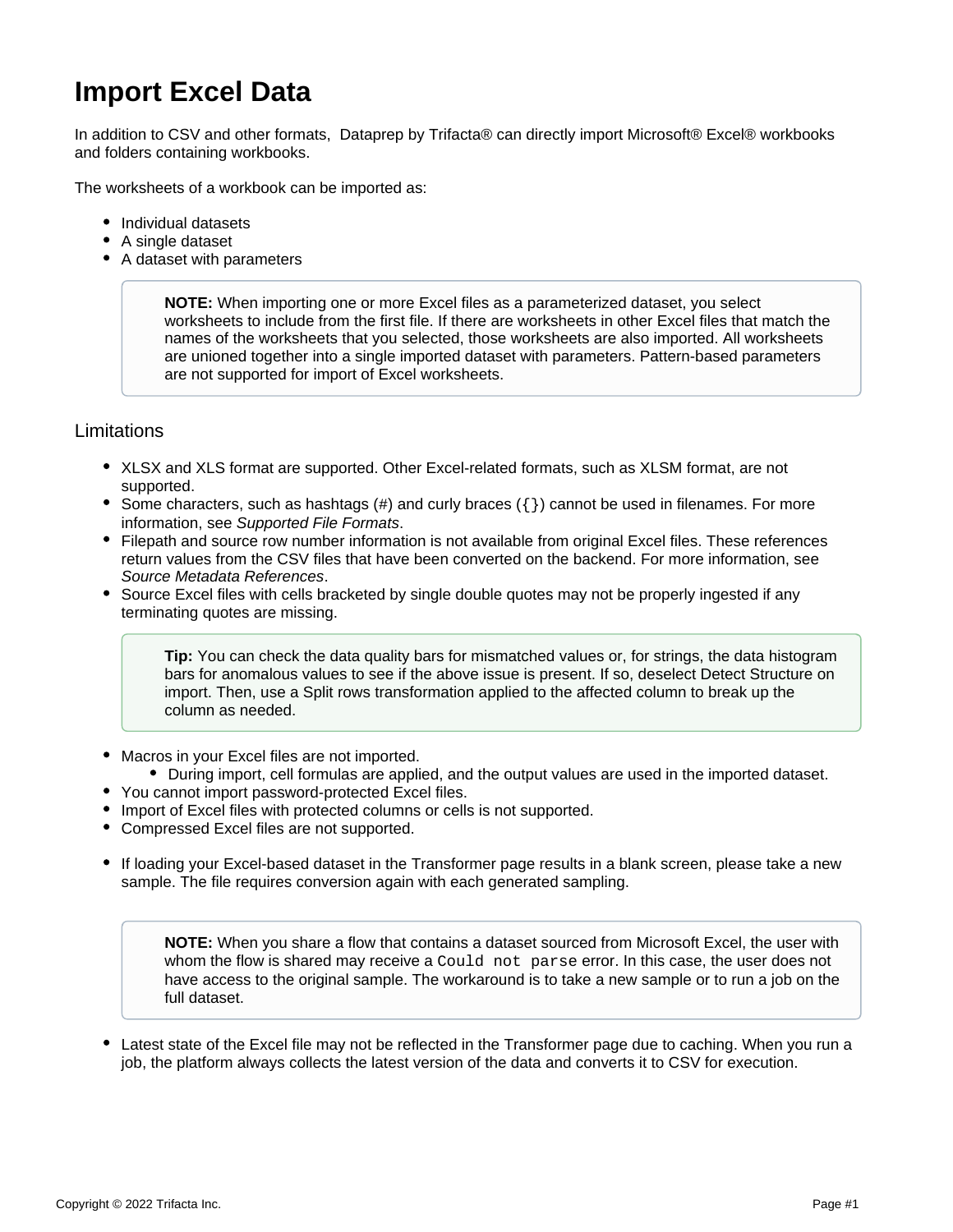# Use

When Excel data is imported into Dataprep by Trifacta, each sheet in an imported file must be converted to a CSV and then ingested for use.

#### **Steps:**

- 1. In the menu bar, click **Library**.
- 2. In the Library page, click **Import Data**. Select the connection to use.

| Import Data     |                                             | $\times$                                                     |  |  |
|-----------------|---------------------------------------------|--------------------------------------------------------------|--|--|
| Q. Search       | Upload from your computer                   | 3 New Datasets<br>Clear All                                  |  |  |
| Upload<br>$\pm$ |                                             | 3 Datasets<br>$\times$                                       |  |  |
| 噐<br>GCS        |                                             | PointOfSaleData2.xlsx/POSwk4<br>PointOfSaleData2.xlsx/POSwk5 |  |  |
| ₿<br>BigQuery   | Drag & drop a file here or<br>Choose a file | PointOfSaleData2.xlsx/POSwk6                                 |  |  |
|                 |                                             | 3 separate Datasets Edit                                     |  |  |
|                 | Upload location: gs://<br>upload<br>Change  |                                                              |  |  |
|                 | NAME<br>SIZE                                |                                                              |  |  |
|                 | ⊞<br>PointOfSaleData2<br>657kB<br>÷         |                                                              |  |  |
|                 |                                             | Add to new flow                                              |  |  |
|                 |                                             | Cancel<br>Continue                                           |  |  |

#### **Figure: Import Excel workbook**

**Tip:** If you experience issues uploading large XLS/XLSX files, you can convert the files to CSV files and then upload them.

- 3. After you select the workbook, it is uploaded and converted to CSV format and stored by the platform. Depending on the size of the workbook, this process may take a while.
- 4. By default, all worksheets in the workbook are imported as individual datasets. To change how the data is imported, click **Edit** in the right panel.

| <b>Dataset creation</b><br>1 dataset per sheet<br>$\checkmark$ |                     |  | Sheet 1 (of 5): POS_r01 |                                             |                         |              |                  |                              |  |  |
|----------------------------------------------------------------|---------------------|--|-------------------------|---------------------------------------------|-------------------------|--------------|------------------|------------------------------|--|--|
|                                                                |                     |  | #                       | Store Nbr                                   | #                       | Item_Nbr     | #                | WM_Week                      |  |  |
|                                                                |                     |  |                         |                                             | 381000                  |              | 201050           |                              |  |  |
| Dataset names<br>PointOfSaleData2020.xls<br>SHEET_NAME         |                     |  | $\overline{2}$          |                                             | 325000                  |              | 201049           |                              |  |  |
|                                                                |                     |  | $\overline{2}$          |                                             | 325000                  |              | 201049<br>201049 |                              |  |  |
|                                                                |                     |  | $\overline{2}$          |                                             | 403000                  |              |                  |                              |  |  |
| Sheets (5)                                                     |                     |  | $\overline{2}$          |                                             | 449000                  |              | 201049           |                              |  |  |
| $\overline{\smile}$                                            | All sheets          |  | Sheet 2 (of 5): POS_r02 |                                             |                         |              |                  |                              |  |  |
| $\overline{\smile}$                                            | POS_r01             |  | #                       | Store Nbr                                   | #                       | Item_Nbr     | #                | WM_Week                      |  |  |
|                                                                |                     |  | 101                     |                                             | 322000                  |              | 201049           |                              |  |  |
|                                                                |                     |  | 101                     |                                             | 323000                  |              | 201049           |                              |  |  |
| ☑                                                              | POS_r02             |  | 101                     |                                             | 325000                  |              | 201049           |                              |  |  |
|                                                                |                     |  | 101                     |                                             | 326000                  |              | 201049           |                              |  |  |
| ☑                                                              | POS_r03             |  | 101                     |                                             | 327000                  |              | 201049           |                              |  |  |
| ☑                                                              | REF_PROD            |  |                         |                                             | Sheet 3 (of 5): POS_r03 |              |                  |                              |  |  |
|                                                                | 5 separate Datasets |  |                         | Remove special characters from column names |                         |              |                  | <b>Save</b><br><b>Cancel</b> |  |  |
|                                                                |                     |  | Infer header            |                                             |                         | $\checkmark$ |                  |                              |  |  |

**Figure: Import settings for Excel datasets**